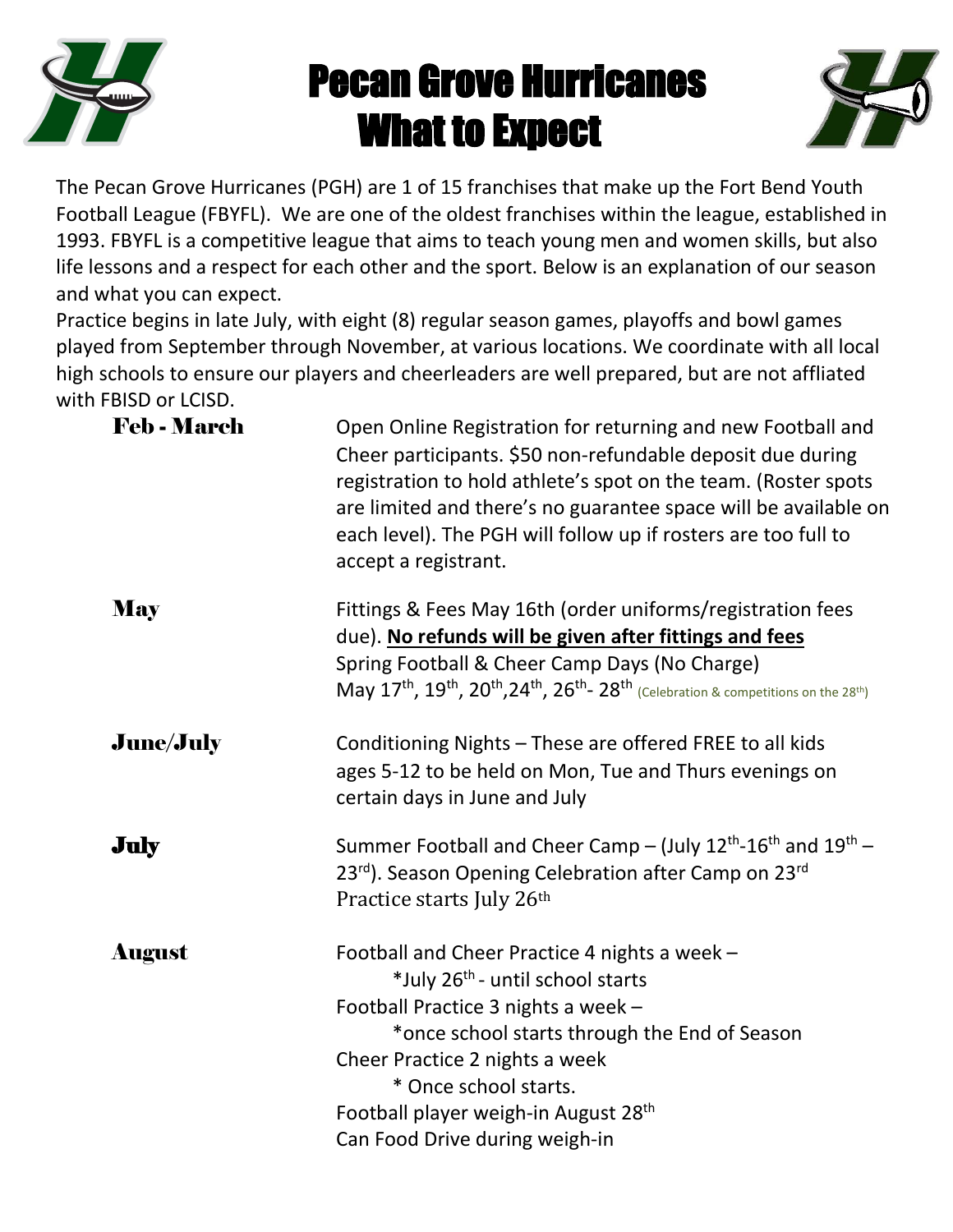|                  | $1st$ game will be September $4th$                                                                                                                                                                                                                                                                        |
|------------------|-----------------------------------------------------------------------------------------------------------------------------------------------------------------------------------------------------------------------------------------------------------------------------------------------------------|
| <b>September</b> | Fort Bend County Fair Parade<br>Childhood Cancer Awareness Month (Gold Out Game day)                                                                                                                                                                                                                      |
| <b>October</b>   | Breast Cancer Awareness Month (Pink Out Game day)<br>Homecoming / Chili Cook-off / Raffle                                                                                                                                                                                                                 |
| <b>November</b>  | <b>End of Season Celebration</b><br><b>Playoffs</b><br>Lone Star Bowl/Cotton Bowl/Super Bowl<br>Senior Bowl<br>Powder Puff game<br>Cheer Extravaganza<br>(This will require an additional practice night for anyone<br>interesting in participating in this event) This is not<br>a mandatory cheer event |

#### **FEES**

Fees are due at Fittings & Fees in May. *Payment plans are available*. We offer a \$35 sibling discount. The cost to join the Hurricanes is as follows:

| Flag Football<br>Freshman - Senior Football | \$250.00 (includes jersey and 10 raffle tickets)<br>\$350.00 (includes uniform, league issued pads & helmet* and 10<br>raffle tickets) *personal helmets can be provided. |
|---------------------------------------------|---------------------------------------------------------------------------------------------------------------------------------------------------------------------------|
| Cheer                                       | \$350 (Includes uniform, shoes, pom-poms, bag and 10 raffle<br>tickets)                                                                                                   |

#### **ADDITIONAL COSTS**:

Football: Practice jerseys, practice pants, mouth guard, cleats, pink/gold socks and pink/gold laces

Cheer: pull over, pink socks, pink bow, pink laces Football & Cheer: Summer Football & Cheer Camp, Silent Auction Baskets, Banquet tickets, Coaches/Team Mom gift, Fan Fit Jerseys, Face Coverings, Collectable Pins, etc

#### REGISTRATION

The PGH welcome boys and girls ages 5-12 years old (as of Sept 1, 2021) in grades Kindergarten through 6<sup>th</sup> grade (2021-2022 school year). PLEASE NOTE: Depending on the number of returning players, available spots may be limited. A Non-refundable \$50 deposit will be collected at the time of registration to hold your athletes position on our team.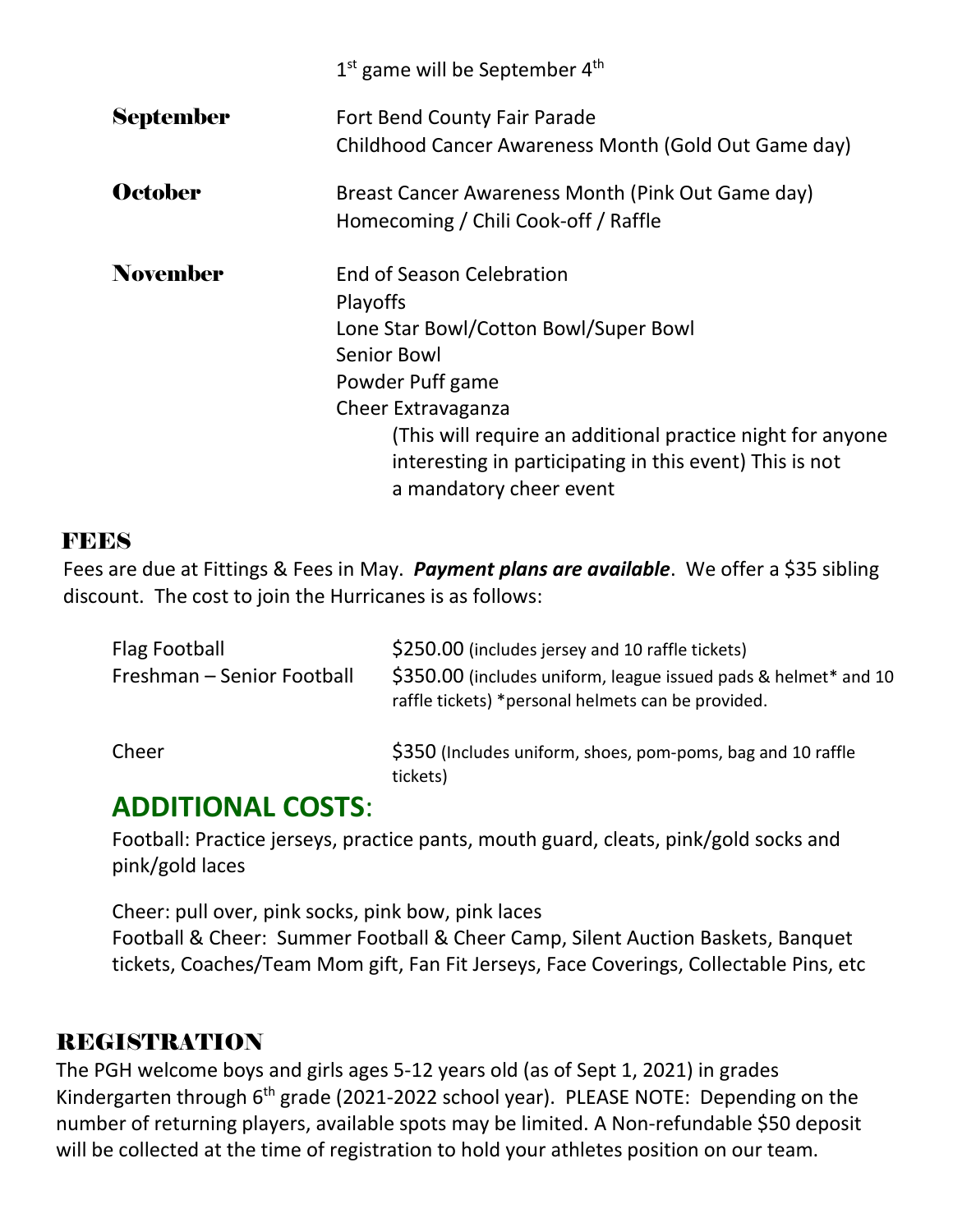## FITTINGS & FEES (May 16th)

Registration fees are due at this time. Payment plans are available. No Refunds after fittings and fees.

Football: Will be fitted for pads and helmet, pick jersey size and number and order extra practice jerseys.

Cheer: Will be fitted for Cheer uniform, bloomers, and shoes

Football and Cheer: Spring Camp May 17<sup>th</sup>, 19<sup>th</sup>, 20<sup>th</sup>, 24<sup>th</sup>, 26<sup>th</sup> - 28<sup>th</sup>

#### CONDITIONING (Evenings)

During the months of June and July, the Hurricanes will host a few nights a week where kids can get together, perform conditioning drills and play games as a way of staying active. This is most beneficial for players and cheerleaders to allow their bodies to adjust to the heat and to better prepare them for the season. Conditioning is offered at NO COST to ALL KIDS ages 5-12. Only registered Hurricane participants will be allowed to participate at camps and conditioning nights in 2021 due to COVID-19 protocols.

#### SUMMER TRAINING CAMP

Summer camp will be held during the last few weeks in July in the evenings at Pitts Park (Pecan Grove Park). It is a football camp that will get the players ready for the season. Cheer will begin working on cheers and their half-time dance. The camp is not mandatory but **highly encouraged for all Hurricanes**.

### PRACTICES

The Hurricanes will begin practicing 4 nights a week (Monday –Thursday) starting in late July/early August and continue until school starts. Once school starts, practices will be 3 nights a week through the end of the season. Routine practice nights are currently planned for Monday, Tuesday and Thursday nights.

### **GAMES**

The game schedule is released by FBYFL later in the summer. All games are played on Saturdays.

| $8:00$ am |
|-----------|
| $9:30$ am |
| 11:00 am  |
| $1:00$ pm |
| $3:00$ pm |
|           |

# CAN FOOD DRIVE

During weigh-in in August, the Fort Bend Youth Football League will be having a can food drive.